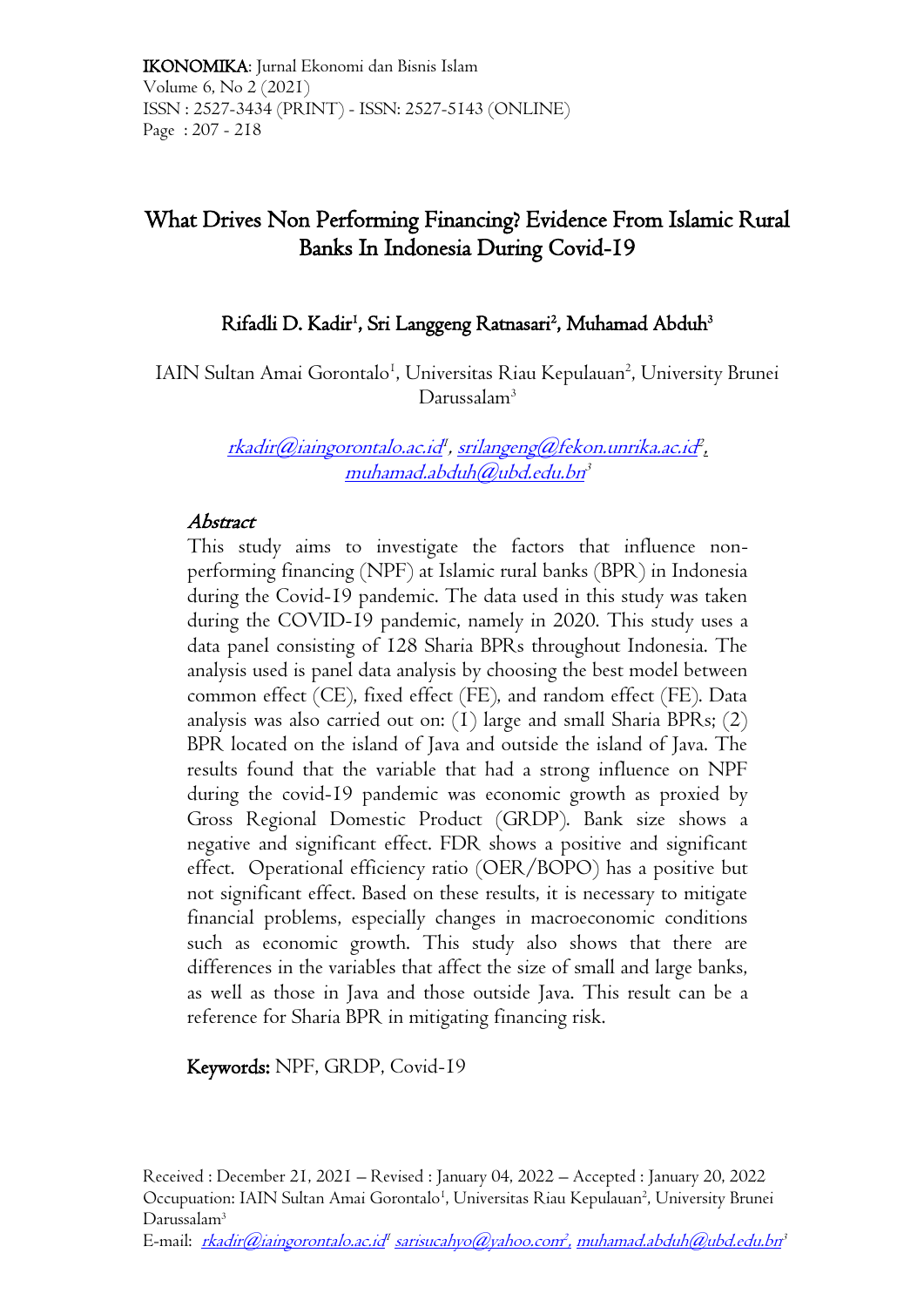### A. INTRODUCTION

The Covid-19 pandemic does not only create a crisis in the health sector, but also affected to all fields including the economy and financial sector. Economic and financial crises can result in the failure of financial intermediary institutions such as banks (Cetorelli et al., 2012). The financial crisis has caused many global financial institutions to experience various problems. The main problem faced by financial institutions when a crisis occurs is the increase in nonperforming loans or financing (Kuzucu et al., 2019).

Non-performing financing is a very crucial issue for both conventional and Islamic (Isaev & Masih, 2017). The crisis that increase the NPF is hitting mostly in profit-share based banks. Islamic banks have a higher level of non-performing financing compared to conventional banks (Kabir et al., 2015).

This study elaborated the dynamics of non-performing financing (NPF) in one type of Islamic bank in Indonesia, namely the Islamic Rural Bank (IRB) or Sharia BPR during the COVID-19 pandemic in Indonesia. The NPF at Sharia BPR in Indonesia during Covid-19 has increased since Covid-19 was first announced in early 2020. According to the Sharia Banking Statistics (SPS) released by the Financial Services Authority (OJK), there has been an increase in non-performing loans experienced by Sharia BPR in Indonesia over the past few years during the Covid-19 pandemic. The NPF of Sharia BPR in 2019 was 7.05% and increased in 2020 by 8.5% (OJK, 2020).

Sharia BPR is a bank that is very important to develop the rural sector economy. Where IRB focuses on Micro, Small and Medium Enterprises (SMEs). Recently, there are 36 thousand micro and small companies and 1000 large companies, while the total of IRBs in Indonesia is 165 banks. Therefore, the existence of IRB in Indonesia needs to be sustained with better financial performance (Widarjono & Rudatin, 2021).

The factors that affect the non-performing loans at the Bank have been commonly studied. Research on conventional banks as conducted by several scholars as follows: Tanasković & Jandrić , (2015); Kjosevski et al., (2019); Louzis et al., (2012); EL-Maude et al., (2017); Bardhan et al., (2019); dan Rizvi et al., (2019). In Islamic Banks as done by Kabir et al., (2015); Havidz & Setiawan, (2015) Wulandari et al., (2019); Rahmah & Armina, (2020) Widarjono et al., (2020); dan Widarjono & Rudatin, (2021). This study utilize the internal bank and macroeconomics as the factors that affect credit or nonperforming financing.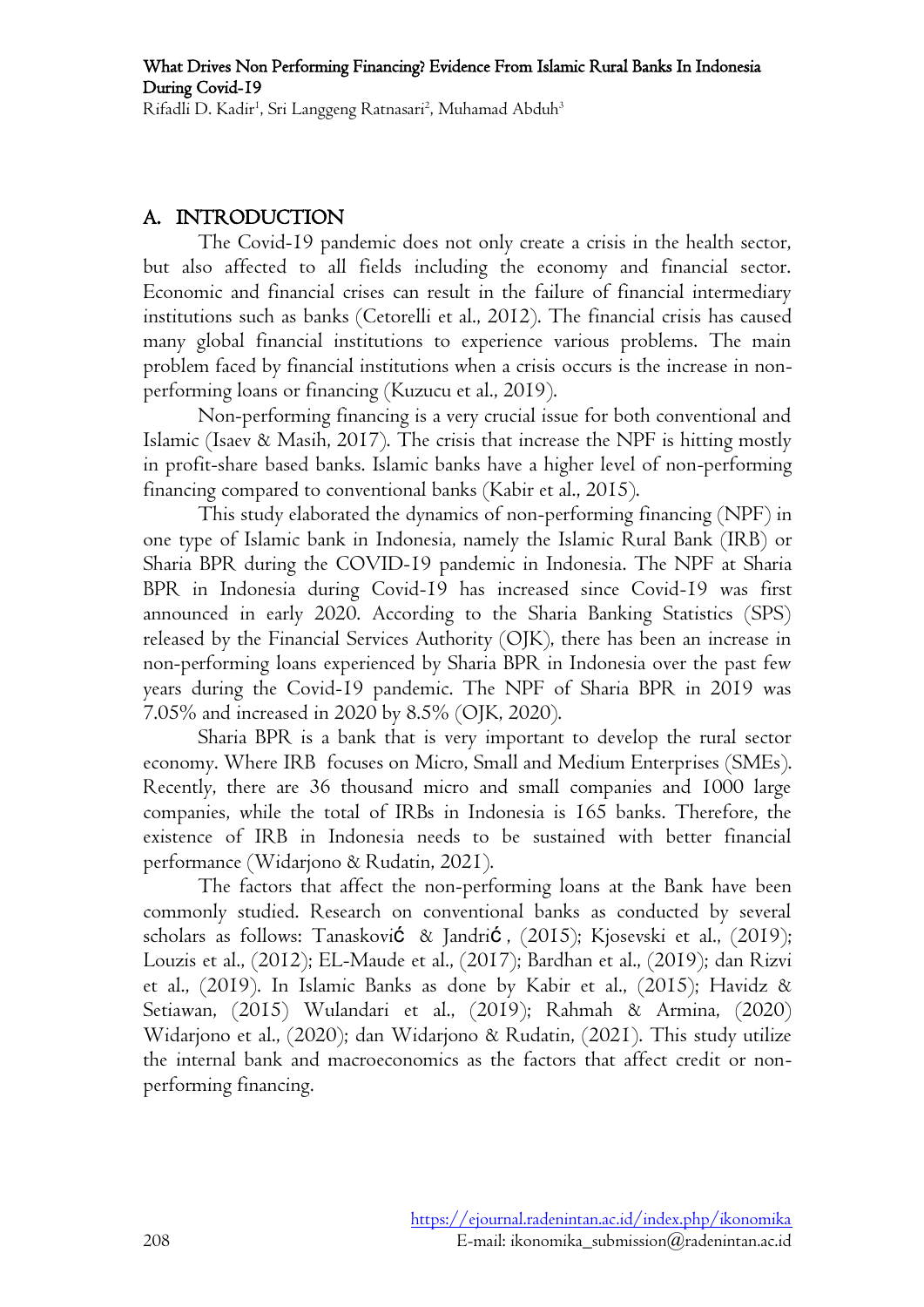The research above show the different results related to the factors that influence credit or non-performing financing both at conventional banks and Islamic banks. Therefore, this study will re-examine the factors that influence the non-performing financing, especially in Islamic Rural Banks (IRB) in Indonesia. Unlike the previous researchs above, the novelty of this study is the data involved is recently published data of IRB and Macroeconomics during the COVID-19 pandemic.

### B. THEORITICAL Asset and NPF Nexus

Assets can have a negative or positive effect (Widarjono et al., 2020; Widarjono & Rudatin, 2021). Diversification of financing and economies of scale in large banks reduce financing risk (Abedifar et al., 2013) . Large banks tend to be able to handle their financing risk compared to small banks (Mirzaei et al., 2013). Bank size also affects financing risk in times of crisis (Kuzucu et al., 2019).

H1: Assets have a positive or negative effect on Non Perfoming Financing (NPF)

### Financing to Depost Ratio (FDR) and NPF Nexus

The financing to deposit ratio (FDR) is the ratio between the amount of funds disbursed in the form of financing and the amount of funds and utilized equity (Katili & Kadir, 2021). FDR has a positive effect on NPF (R.D.Kadir, 2019).

H2: FDRhave a positive effect on Non Perfoming Financing (NPF)

## Operational Efficiency Ratio (OER) and NPF Nexus

Operational efficiency ratio (OER) measures the level of efficiency in the use of funds in banks (Widarjono et al., 2020). A high BOPO ratio reduces bank efficiency, thus it does not bring profits to the bank (Firmansyah, 2014). OER has a positive effect on NPF (Girardone et al., 2004; Hughes & Mester, 1993).

H3: OER have a positive effect on Non Perfoming Financing (NPF)

## Economic Growth and NPF Nexus

Economic growth, measured by GRDP, has an effect on financing risk during a crisis (Kuzucu et al., 2019). This study using the Provincial GRDP to value the economic growth. Widarjono et al. (2020) explains that there are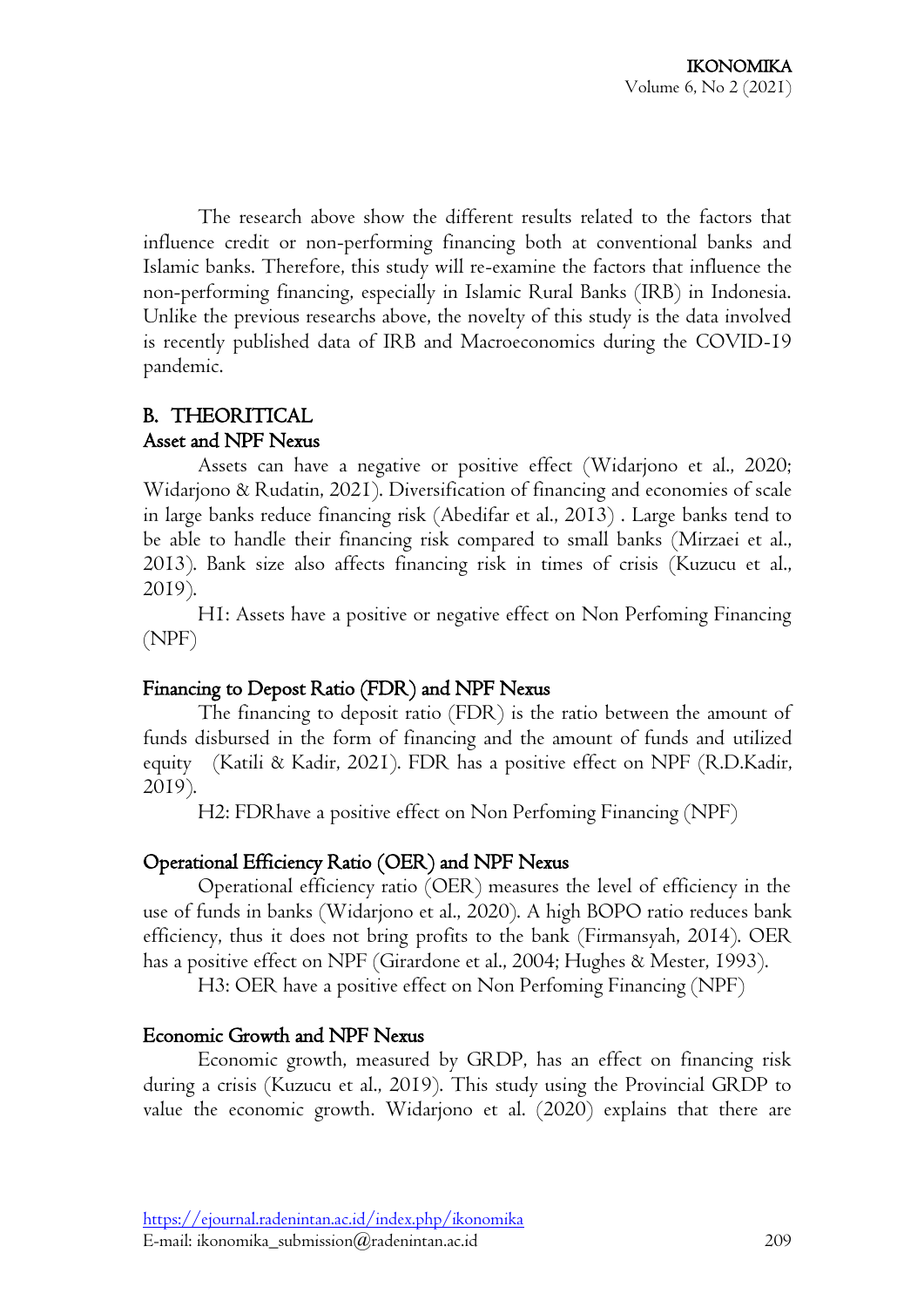differences in the factors that affect the NPF of Sharia BPRs on the island of Java and outside Java due to economic growth (GRDP). GRDP is assumed to have a negative effect on NPF (Badar & Javid, 2013; Firmansyah, 2014; Ghosh, 2015; Kuzucu et al., 2019; Prasanna et al., 2014).

H4: GRDP have a negative effect on Non Perfoming Financing (NPF)

Based on the theory above, the hypothesis in this study can be concluded as in Table 1.

|  | Tabel I. Variabel Description and Hypotesis |  |
|--|---------------------------------------------|--|
|  |                                             |  |

funds.

growth.

|                      | Variabel Description                                | ofesis |
|----------------------|-----------------------------------------------------|--------|
| Dependent Variable   |                                                     |        |
| <b>NPF</b>           | Non performing financing to measure the             |        |
|                      | risk of financing.                                  |        |
|                      |                                                     |        |
| Independent Variabel |                                                     |        |
| Asset                | Total assets with natural logarithm (ln) to $(+/-)$ |        |
|                      | measure the size of the bank.                       |        |
| <i>FDR</i>           | Financing to deposit ratio measures the $(+)$       |        |
|                      | amount of financing disbursed compared to           |        |
|                      | equity (deposit).                                   |        |
| ΗR                   | Operational efficiency ratio (OER) measures $(+)$   |        |
|                      | the level of bank efficiency in the use of          |        |

### C. METHODOLOGY

This research is a quantitative research. This study uses panel data, namely data consisting of time and cross section. This study uses internal BPR Syariah data and macroeconomic data. BPR Syariah internal data used consists of Financing to Deposit Ratio (FDR), bank size (bank size) which is proxied by total assets and operating income expenses (BOPO) or Operational efficiency ratio (OER)). The macroeconomic variable uses economic growth as a proxy for Gross Regional Domestic Product (GRDP).

 $GRDP$  GRDP is the rate of regional economic  $(-)$ 

This study uses data from 2020 when the COVID-19 pandemic occurred in Indonesia. The internal variable data for Sharia BPR is taken from the Financial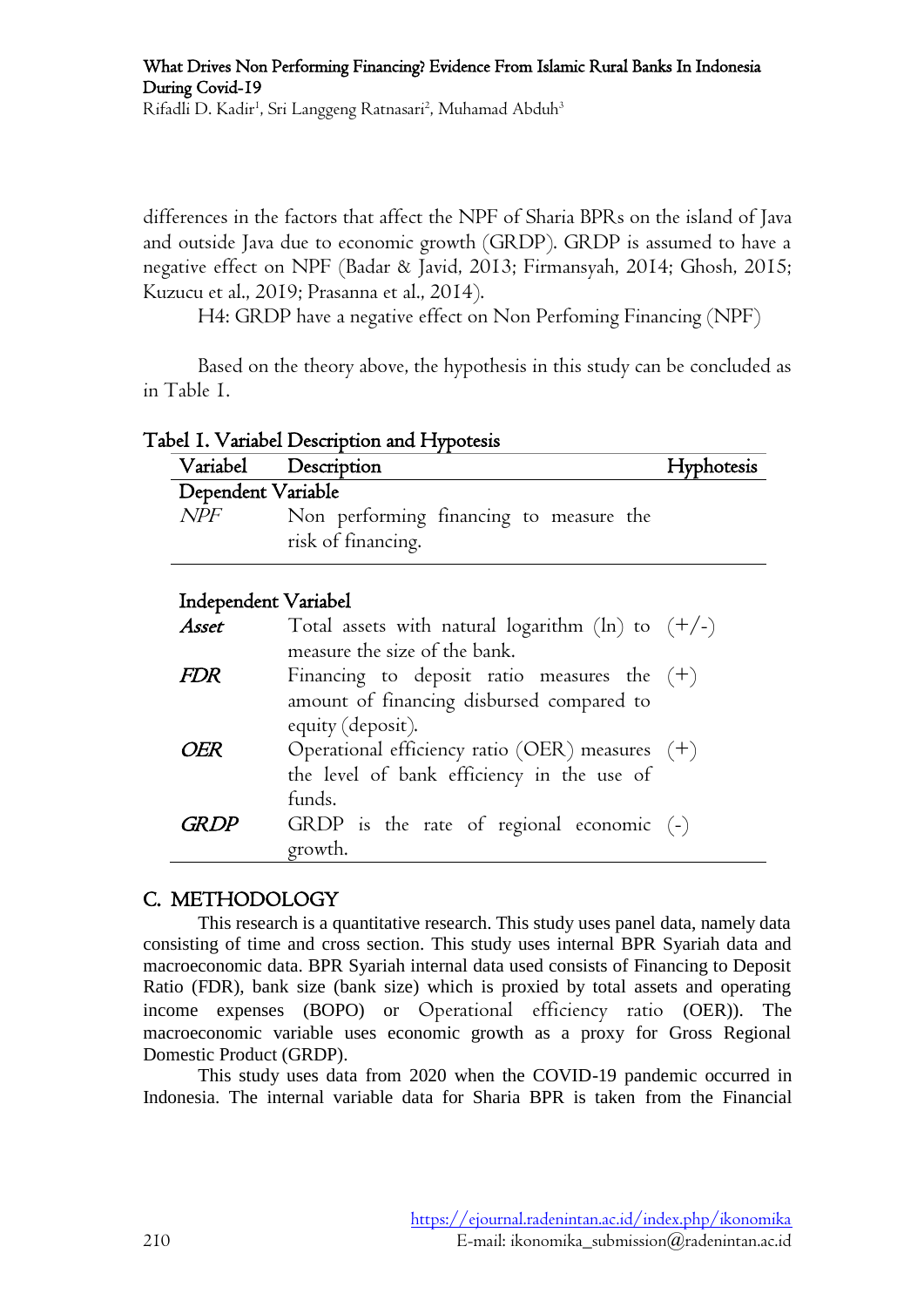Services Authority (OJK) and macroeconomic data is taken from the Central Statistics Agency (BPS). The data is then processed using the panel data analysis method by choosing the best model by comparing the common effect (CE), fixed effect (FE), and random effect (FE) models. This research follows the model proposed by previous studies such as Rahmah & Armina (2020); Widarjono et al. (2020); Widarjono & Rudatin (2021); Wulandari et al. (2019). The panel data regression model in this study is as follows:

 $NPF_{it} = \beta_0 + \beta_1 Ln_Size_{it} + \beta_2 FDR_{it} + \beta_3 BOPO_{it} + \beta_4 Ln_PDRB_{it} + e_{it}$ 

### D. RESULTS AND DISCUSSION

Table 2. describes the descriptive statistics of all the variables involved. The average NPF at IRB during 2020 was 9.14% with standard deviation of 7.84%. The average NPF is still very high from the standard set by Bank Indonesia, which is 5%. This shows that during 2020 (during the covid-19 pandemic) the financing conditions of IRB were underperformed.

The average bank size (size) is Rp. 95.25 billion (ln. 9.14). The highest bank size is Rp. 1.31 trillion (ln. 21.01) and the lowest was Rp. 3.47 billion (ln. 15.06). The average FDR is 96.29% and the highest is 646.2%. The average BOPO is 83.91%. A high BOPO indicates the inefficiency of IRB.

| Variabel             | Mean  | Median                        | Minimum                                             | Maximun | Std. Dev |
|----------------------|-------|-------------------------------|-----------------------------------------------------|---------|----------|
| <b>NPF</b>           | 9.14  | 6.58                          | 0.000                                               | 48.61   | 7.84     |
| Ln Size              | 17.65 | 17.58                         | 15.06                                               | 21.01   | 1.12     |
| <b>FDR</b>           | 95.29 | 89.55                         | 0.79                                                | 646.2   | 44.49    |
| <b>BOPO</b>          | 83.91 | 86.06                         | $-3092$                                             | 704.4   | 146.29   |
| Ln PDRB              | - 19  | 19.37                         | 16.11                                               | 20.40   | $-0.52$  |
| $\sqrt{ }$<br>$\sim$ |       | $\mathbf{r}$ . $\mathbf{r}$ . | $\rightarrow$ $\land$ $\land$ $\rightarrow$ $\land$ |         |          |

### Tabel 2. Descriptive Statistics

Source: Data processed using Eviews 10 (2021)

Table 3. describes the correlation between the independent variables. It is obvious that all variables are below 0.7. These results indicate that there is no autocorrelation. Although this model can contain multicollinearity problems.

|  | Tabel 3. Correlation Matrix |  |
|--|-----------------------------|--|
|--|-----------------------------|--|

| $\sim$ | $Ln_{-}$<br>$\bigcup$ $\bigcup$ | <b>FDR</b><br>$Ln$ PDRB | D1. |
|--------|---------------------------------|-------------------------|-----|
|        |                                 |                         |     |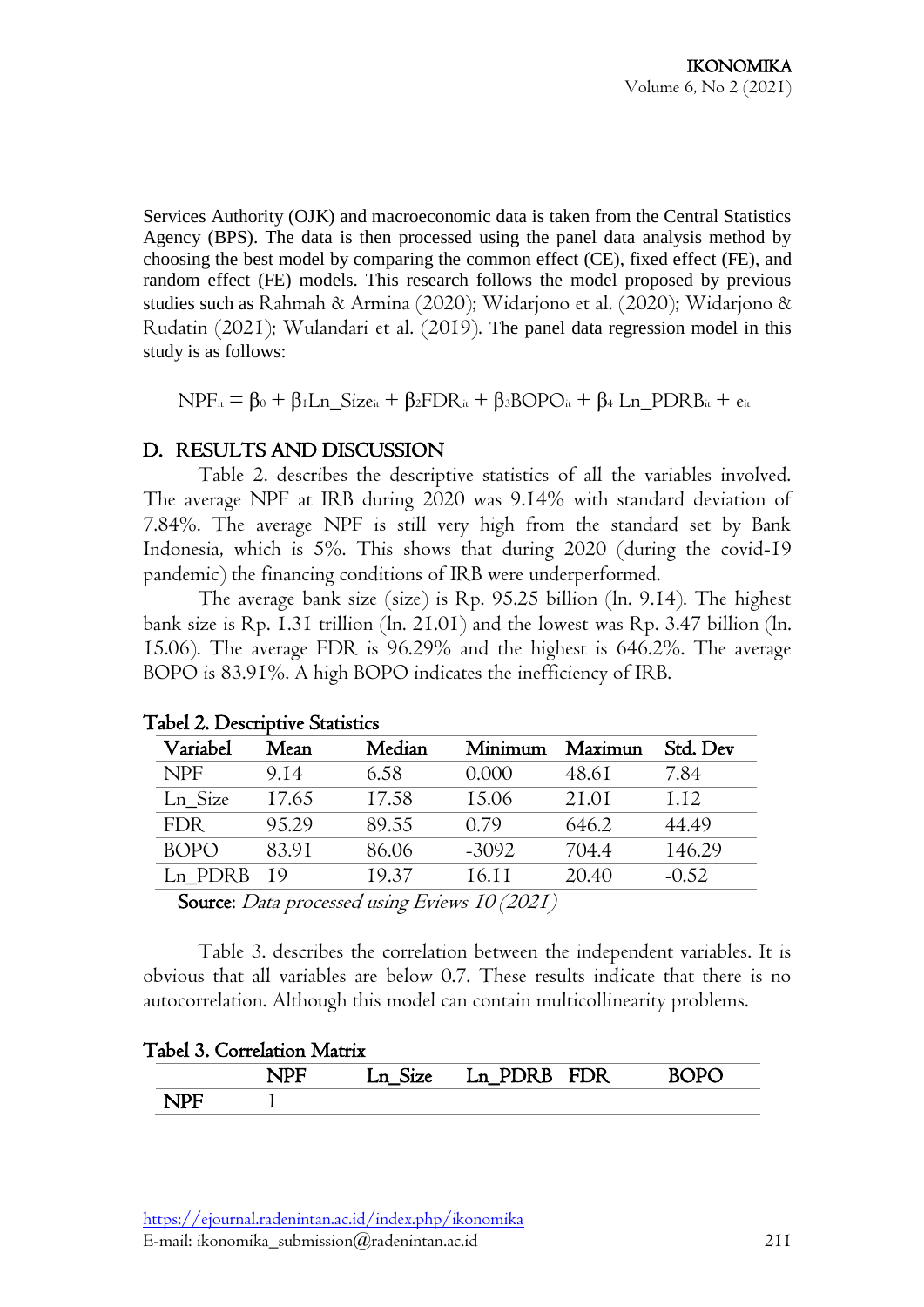| Ln_Size          | $-0.24$   |         |          |      |  |
|------------------|-----------|---------|----------|------|--|
| $Ln$ PDRB $0.00$ |           | 0.014   |          |      |  |
| FDR              | U U L     | 0.04    | $-0.00$  |      |  |
| <b>BOPO</b>      | $(1)$ 1 1 | $-0.02$ | $-()()2$ | 0.05 |  |

Table 4. shows the results of panel data regression. Analysis of panel data regression model selection using common effect (CE), fixed effect (FE), and random effect (FE). The Chow Test is conducted to decide the model between CE and FE and the selection of the FE and RE model using Hausman-test. Based on the research of Widarjono et al. (2020) confirmed that there is a relationship between NPF and bank size. Based on the Chow test and Hausman-test, the FE model is selected for all variables.

| Variable         | All Banks: FE | Large: FE     | Small: FE     |
|------------------|---------------|---------------|---------------|
| Constant         | 3.459         | 2.384         | 2.603         |
|                  | (0.006)       | (0.018)       | (0.010)       |
| Ln_Size          | $-5.062$      | $-1.147$      | $-0.829$      |
|                  | $(0.000)^*$   | (0.252)       | (0.408)       |
| <b>FDR</b>       | $-1.253$      | 2.348         | $-0.807$      |
|                  | (0.210)       | $(0.019)^{*}$ | (0.427)       |
| <b>OER</b>       | $-2.743$      | 1.577         | $-1.897$      |
|                  | $(0.006)^{*}$ | (0.116)       | $(0.059)^{*}$ |
| Ln_GRDP          | $-1.747$      | $-1.940$      | $-2.076$      |
|                  | (0.081)       | $(0.053)^{*}$ | $(0.039)^{*}$ |
| Chow-test (prob) | 0.000         | 0.000         | 0.000         |
| Hausman-test     | 0.000         | 0.008         | 0.020         |
| $(\text{prob})$  |               |               |               |

#### Tabel 4. Static Panel Regression

Note: \*are statistically significant at  $\alpha = 5\%$ 

Bank size has a negative effect on all banks, although large and small banks are not significant. FDR valued negative but not significant effect on the data of all banks. On large bank data, FDR estimated a positive and significant effect. Meanwhile, in small banks FDR has a negative and insignificant effect. Large banks have a tendency to disburse financing so that the distribution of financing has an impact on increasing the NPF value. OER has a negative and significant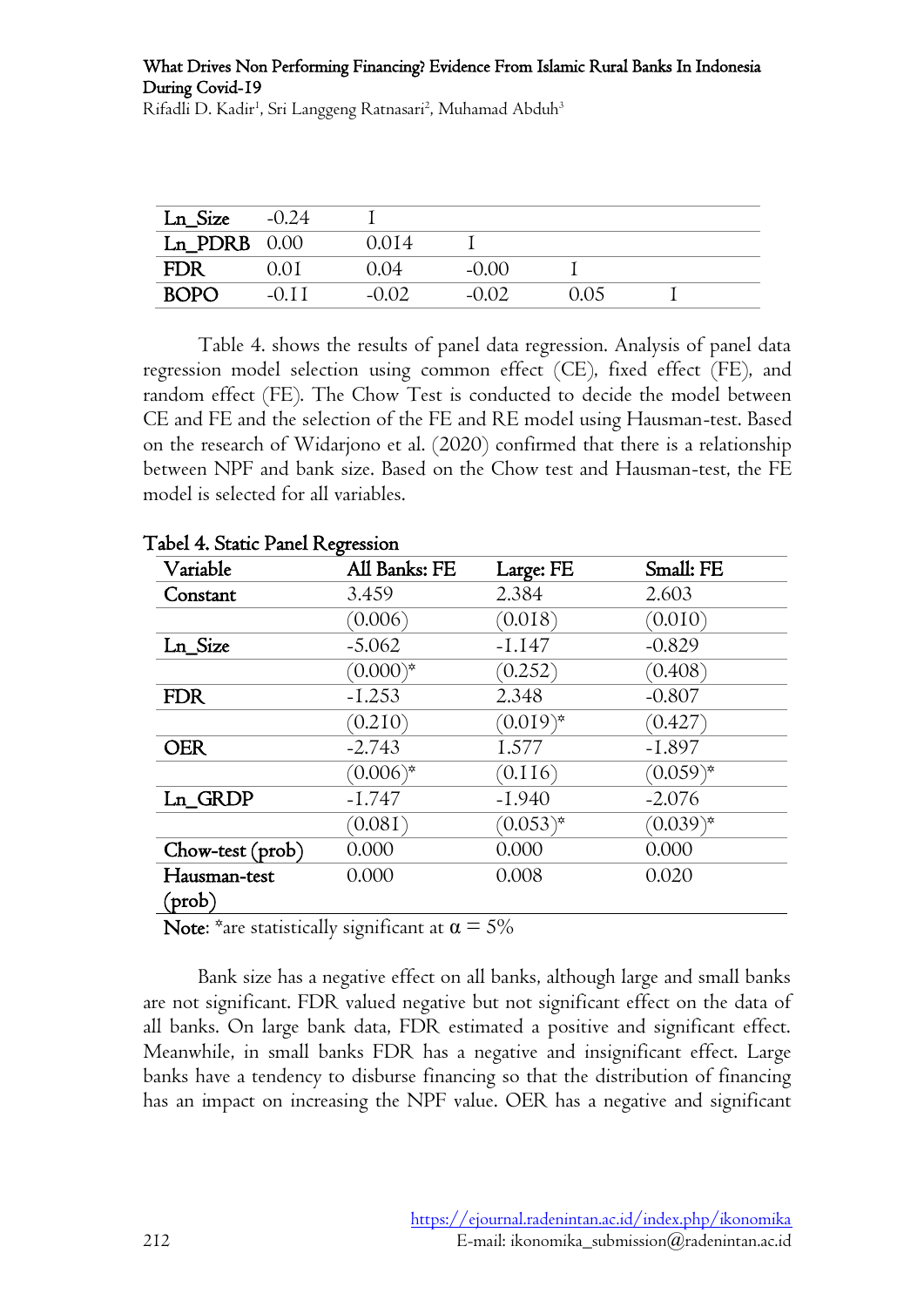effect to the data of all banks and small banks. In large banks, OER has a positive but not significant effect.

GRDP shows consistent results and has a significant negative effect on large and small banks. GRDP has a significant impact on the reduction of NPF in Islamic banks. The impact of GRDP in reducing the level of NPF does not differentiate between the large and the small banks.

| 0<br>Variable       | Java: FE      | Outside Java: RE |
|---------------------|---------------|------------------|
| Constant            | 3.474         | 2.780            |
|                     | (0.000)       | (0.006)          |
| Ln_Size             | $-4.484$      | $-2.333$         |
|                     | $(0.000)^{*}$ | $(0.020)^{*}$    |
| <b>FDR</b>          | $-2.938$      | I.193            |
|                     | $(0.003)^{*}$ | (0.234)          |
| OER                 | $-2.584$      | I.I36            |
|                     | $(0.010)^{*}$ | (0.257)          |
| Ln_GRDP             | $-2.027$      | $-1.948$         |
|                     | (0.043)       | $(0.053)^{*}$    |
| Chow-test (prob)    | 0.000         | 0.000            |
| Hausman-test (prob) | 0.000         | 0.073            |

#### Tabel 5. Static Panel Regression

Note: \*are statistically significant at  $\alpha = 5\%$ 

Indonesia is a unique country separated into small to large islands. There are ten largest islands in Indonesia consisting of Papua, Kalimantan, Sumatra, Sulawesi, Java, Timor, Halmahera, Seram, Sumbawa and Flores Island. Apart from the ten largest islands there are many other. The problem that occurs with the number of islands or regions in Indonesia is the problem of equitable distribution of economic development. Economic development is more concentrated on the island of Java compared to other islands. Therefore, this study separates the data between Java and outside Java.

Table 5. indicated that bank size has a negative and significant effect on NPF in Java and outside Java. FDR has a negative and significant effect on NPF in Java. As for outside Java, FDR has a positive but not significant effect on NPF. The effect of OER on Java Island has a negative and significant effect. But it has a positive and insignificant effect on banks outside Java. GRDP specified the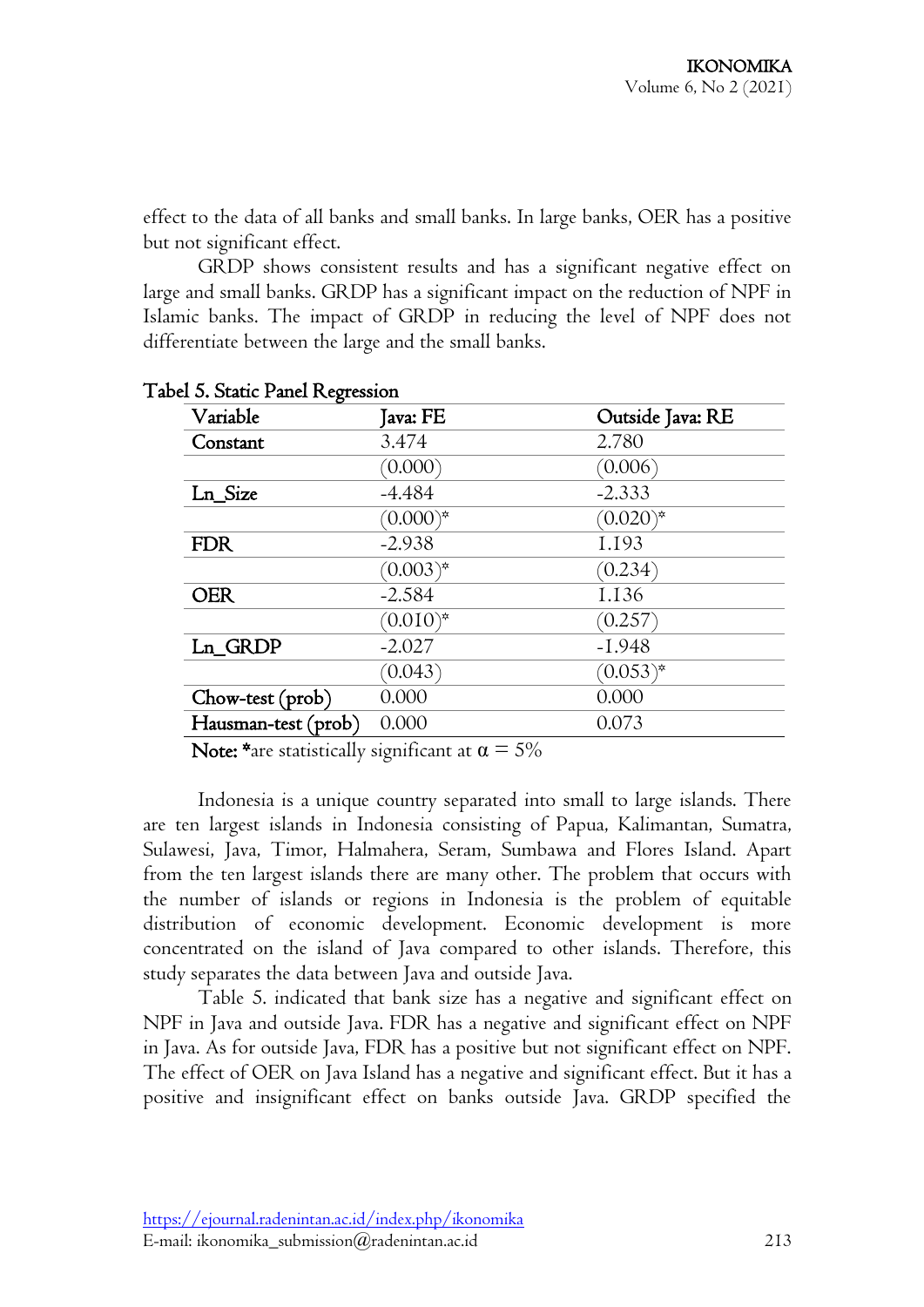consistent results that there is a negative and significant influence of regional economic growth on NPF both in Java and outside Java.

#### Discussion

Non-performing financing (NPF) at Sharia BPR in this study is influenced by several variables. The bank size variable specified that there is a significant and negative effect on the data of all banks. Although there is no difference in the level of influence and significance on the NPF for large and small data banks. This shows that the high NPF at IRB is not completely influenced by the size of the bank during the COVID-19 pandemic.

The financing ratio (FDR) of Sharia BPR to the total equity owned by IRB shows a positive and significant influence on NPF in large banks. The high level of FDR at large banks increase the non-performing financing. This result is in accordance with research by R.D. Kadir (2019) dan Solihatun (1994) which shows a positive and significant effect of FDR on NPF. Large banks show a tendency to disburse their financing to riskier financing than small banks (Widarjono et al., 2020). It causes the amount of financing at large banks has an impact on increasing the number of NPF, especially during the covid-19 pandemic.

The increase in NPF at large banks during the COVID-19 pandemic is also influenced by the slow regional economic growth. The results of this study specified that economic growth (GRDP) both in Java and outside Java has a negative and significant effect. The stagnation of economic growth during the COVID-19 pandemic causes non-performing financing, especially to large banks whose financing contracts are more risky. These results support the research of Kuzucu et al. (2019) which explained that during a crisis the rate of economic growth will have an impact on increasing the NPF. The negative and significant effect of GRDP in this study is in line with research conducted by Badar & Javid (2013; Firmansyah (2014); Ghosh (2015); Kuzucu et al. (2019); Prasanna et al.  $(2014).$ 

The outcomes of this study also confirm that OER has a negative and significant effect on the data of all banks and small banks. The positive yet insignificant effect presented by OER to NPF is occurred in large banks and banks located outside Java. This result is contrary to the research conducted by Girardone et al. (2004); Hughes & Mester (1993) which confirmed a positive effect of OER.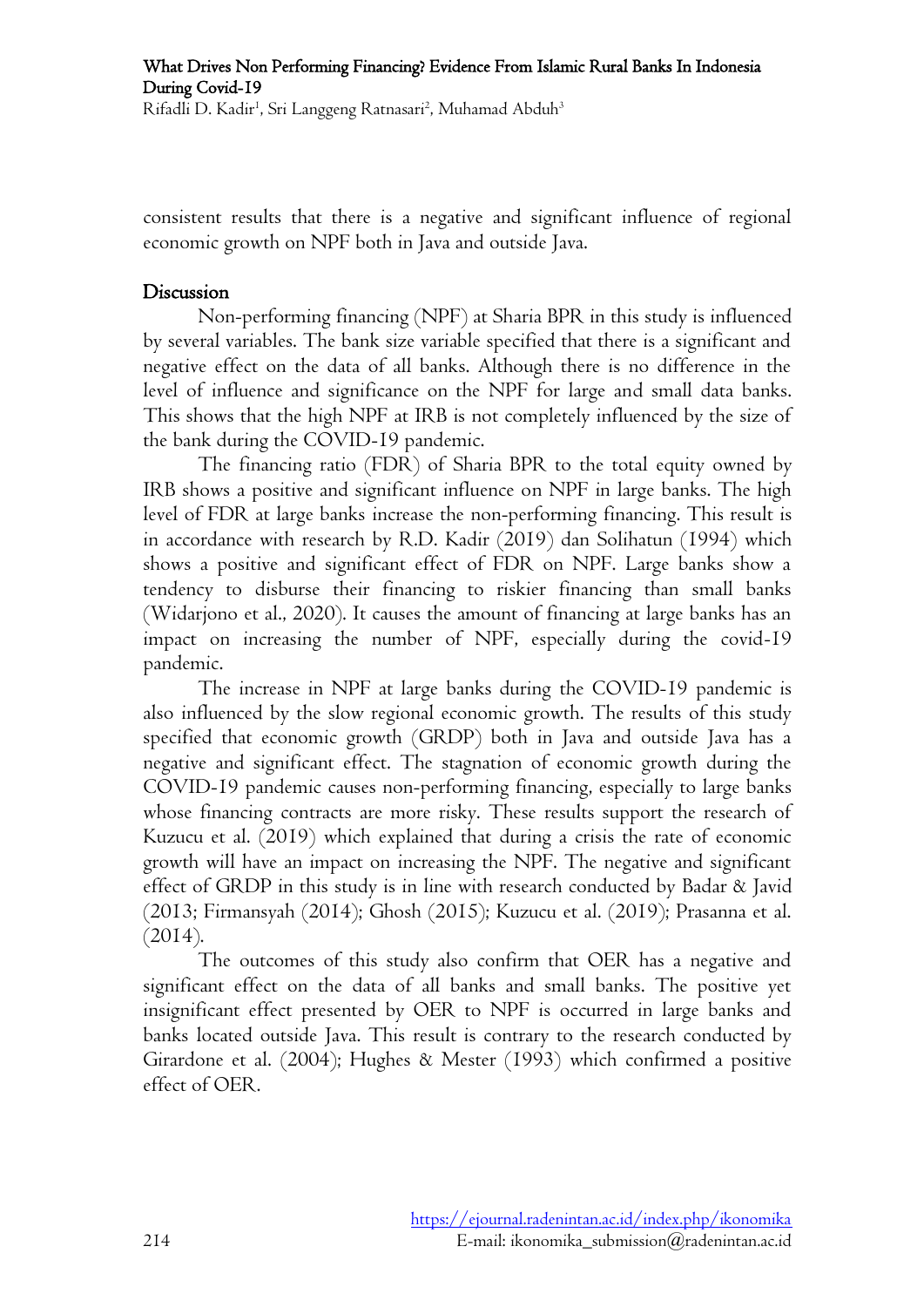## E. CONCLUSION

Concluded based on the above analysis, that in 2020 during the COVID-19 pandemic, the NPF level is strongly influenced by regional economic growth (GRDP). The variable of Bank size shows a negative and significant effect to NPF. The variable of FDR in large banks shows a positive and significant effect. Additionally, the variable of OER is confirmed to have positive yet insignificant effect to large banks.

The findings and conclusions in this research is expected to be the logical source of IRB in Indonesia to manage the NPF, especially during the COVID-19 pandemic. IRB should be able to overcome the negative impact of economic growth. This study has its limitations on the variables and data collected. The future research is expected to be able to use the data taken both before and after the COVID-19 pandemic. In addition, the data of macroeconomic and internal bank engaged in this study are limited. Therefore, could be accomplished in the further research.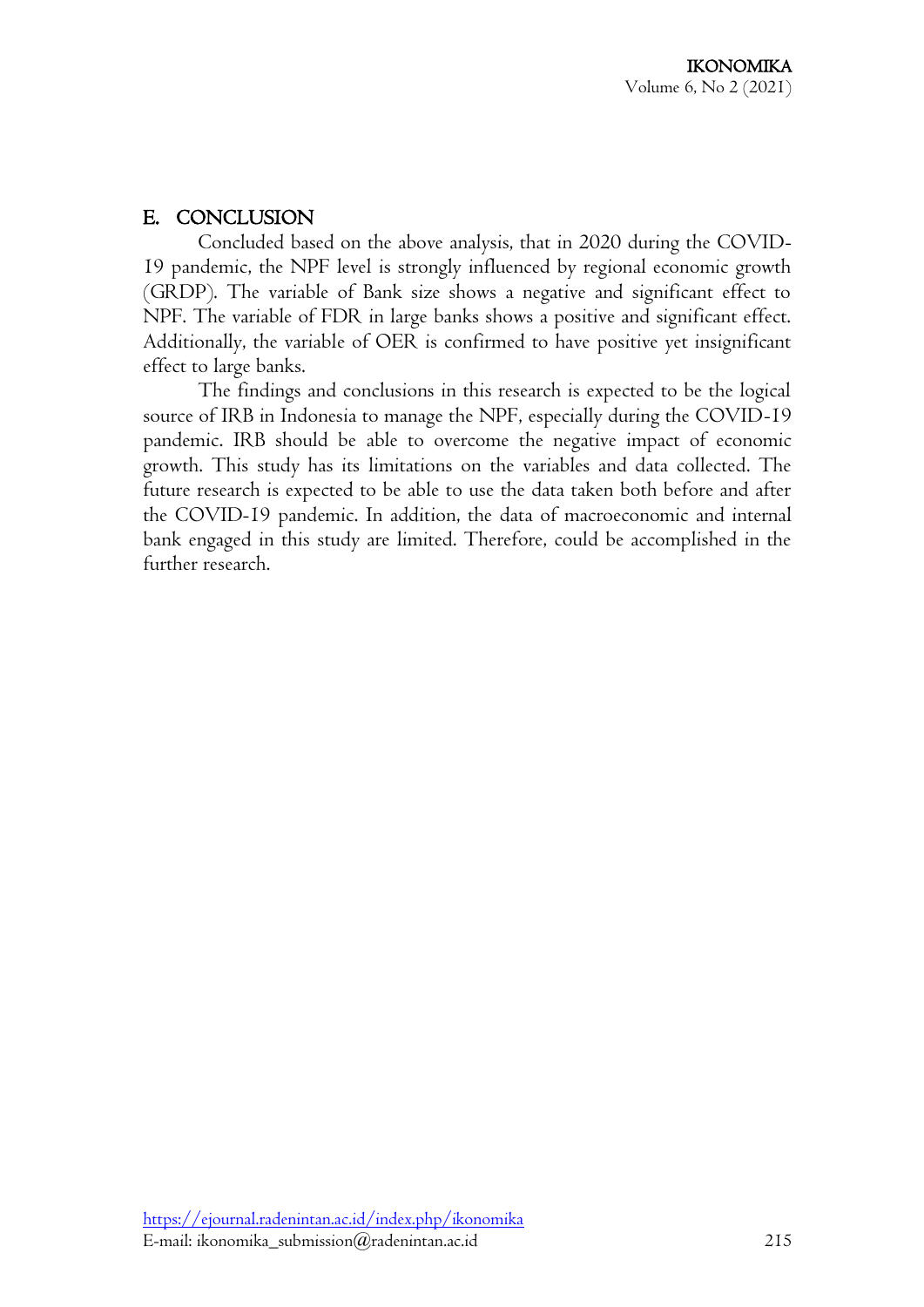#### REFERENCES

- Badar, M., & Javid, A. Y. (2013). Impact of Macroeconomic Forces on Nonperforming Loans : An Empirical Study of Commercial Banks in Pakistan. WSEAS TRANSACTIONS on BUSINESS and ECONOMICS,  $10(1)$ , 40–48.
- Bardhan, S., Sharma, R., & Mukherjee, V. (2019). Treshold of Bank-specific Non-performing Assets : An Application in Indian Banking. 18(1). https://doi.org/10.1177/0972652719831546
- Cetorelli, N., B.H., M., & L., M. (2012). The Evolution of Banks and Financial Tntermediation: Framing The Analysis. Federal Reserve Bank of New York Economic Policy Review, 18(2), 1–12.
- EL-Maude, J. G., Abdul-Rahman, A., & Ibrahim, M. (2017). Determinants of Non - Performing Loans in Nigeria's Deposit. 5(1), 74–88.
- Firmansyah, I. (2014). Determinant of Non Performing Loan: The Case of Islamic Bank In Indonesia. Buletin Ekonomi Moneter Dan Perbankan, 17(2).
- Ghosh, A. (2015). Banking-industry specific and regional economic determinants of Non-Performing Loans: Evidence from US States. Journal of Financial Stability. https://doi.org/10.1016/j.jfs.2015.08.004
- Girardone, C., Molyneux, P., & Gardener, E. P. (2004). Analysing the Determinants of Bank Efficiency: The Case of Italian Banks. Applied Economics, 36(36), 215–227.
- Havidz, S. A. H., & Setiawan, C. (2015). Bank Efficiency and Non-Performing Financing (NPF) In The Indonesian Islamic Banks. Asian Journal of Economics Modelling,  $3(3)$ , 61–79. https://doi.org/10.18488/journal.8/2015.3.3/8.3.61.79
- Hughes, J. P., & Mester, L. J. (1993). A Quality and Risk-adjusted Cost Function for Banks: Evidence on the 'Too-Big-to-Fail' Doctrine. Journal of Productivity Analysis, 4, 293–315.
- Isaev, M., & Masih, M. (2017). Macroeconomic and bank-specific determinants of different categories of non-performing financing in Islamic banks : Evidence from Malaysia. Munich Personal RePEc Archive, 79719.
- Kabir, M. N., Worthington, A., & Gupta, R. (2015). Comparative Credit Risk in Islamic and Conventional Bank. Pacific Basin Finance Journal, 34, 327–353. https://doi.org/https://doi.org/10.1016/j.pacfin.2015.06.001
- Katili, C. Y., & Kadir, R. D. (2021). Profitability of Islamic Microfinance in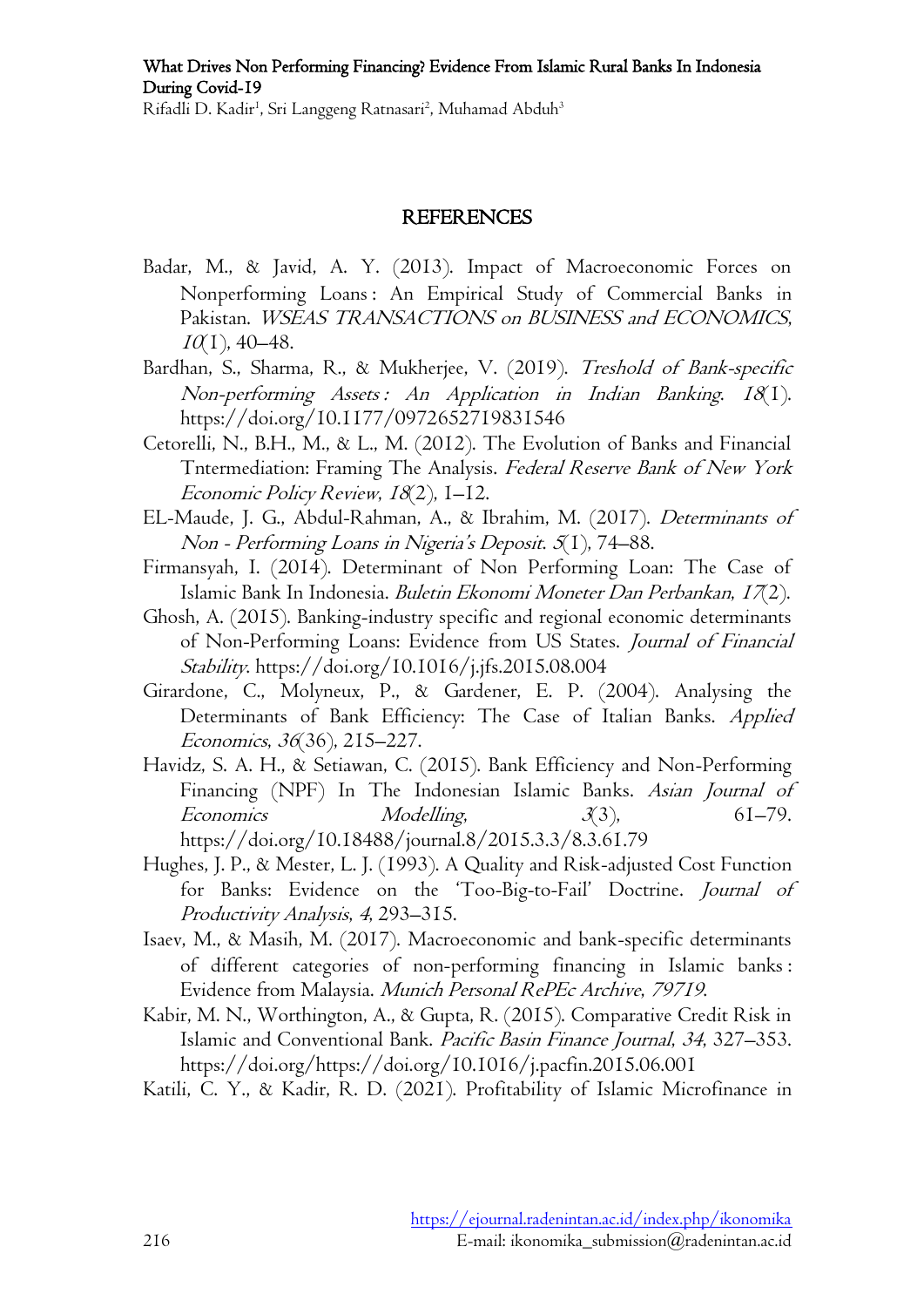Indonesia: Does the Type of Financing Matter? Mutanaqishah : Journal of  $Islamic$  Banking,  $I(1)$ ,  $31-38$ . https://doi.org/10.54045/mutanaqishah.v1i1.306

Keuangan, O. J. (2020). Statistik Perbankan Syariah.

- Kjosevski, J., Petkovski, M., & Naumovska, E. (2019). Bank-specific and macroeconomic determinants of non-performing loans in the Republic of Macedonia : Comparative analysis of enterprise and household NPLs. Economic Research-Ekonomska Istra $\AA\frac{3}{4}$ ivanja, 32(1), 1185–1203. https://doi.org/10.1080/1331677X.2019.1627894
- Kuzucu, N., Kuzucu, S., & Kuzucu, N. (2019). What Drives Non-Performing Loans ? Evidence from Emerging and Advanced Economies during Pre- and Post-Global Financial Crisis What Drives Non-Performing Loans ? Evidence from Emerging and Advanced Economies during Pre- and Post-Global Financial Crisis. *Emerging Markets Finance and Trade*, 00(00), 1–15. https://doi.org/10.1080/1540496X.2018.1547877
- Louzis, D. P., Vouldis, A. T., & Metaxas, V. L. (2012). Macroeconomic and bank-specific determinants of non-performing loans in Greece : A comparative study of mortgage , business and consumer loan portfolios. 36, 1012–1027. https://doi.org/10.1016/j.jbankfin.2011.10.012
- Mirzaei, A., Moore, T., & Liu, G. (2013). Does market structure matter on banks' profitability and stability? Emerging vs. advanced economies. Journal of Banking and Finance, 37(8), 2920–2937.
- Prasanna, P. K., Thenmozhi, M., & Nimit, R. (2014). Determinants of nonperforming advances in Indian banking system. Banks and Bank Systems,  $9(2)$ , 65–77.
- R.D.Kadir. (2019). Estimasi Janga Pendek dan Jangka Panjang Risiko Pembiayaan BPRS di Indonesia. Jurnal Nisbah, 05(02), 100–105. https://ojs.unida.ac.id/JN/article/view/2166/pdf
- Rahmah, A. Z., & Armina, S. H. (2020). Macro and micro determinants of the non-performing finance: The case of Indonesian Islamic bank. Jurnal Ekonomi & Keuangan Islam,  $6(1)$ ,  $34-41$ . https://doi.org/10.20885/JEKI.vol6.iss1.art4
- Rizvi, N. U., Kashiramka, S., & Singh, S. (2019). A hierarchical model of the determinants of non- performing assets in banks : an ISM and MICMAC approach.  $\Delta$ *pplied*  $E$ conomics,  $O(0)$ ,  $I=2I$ . https://doi.org/10.1080/00036846.2019.1584377